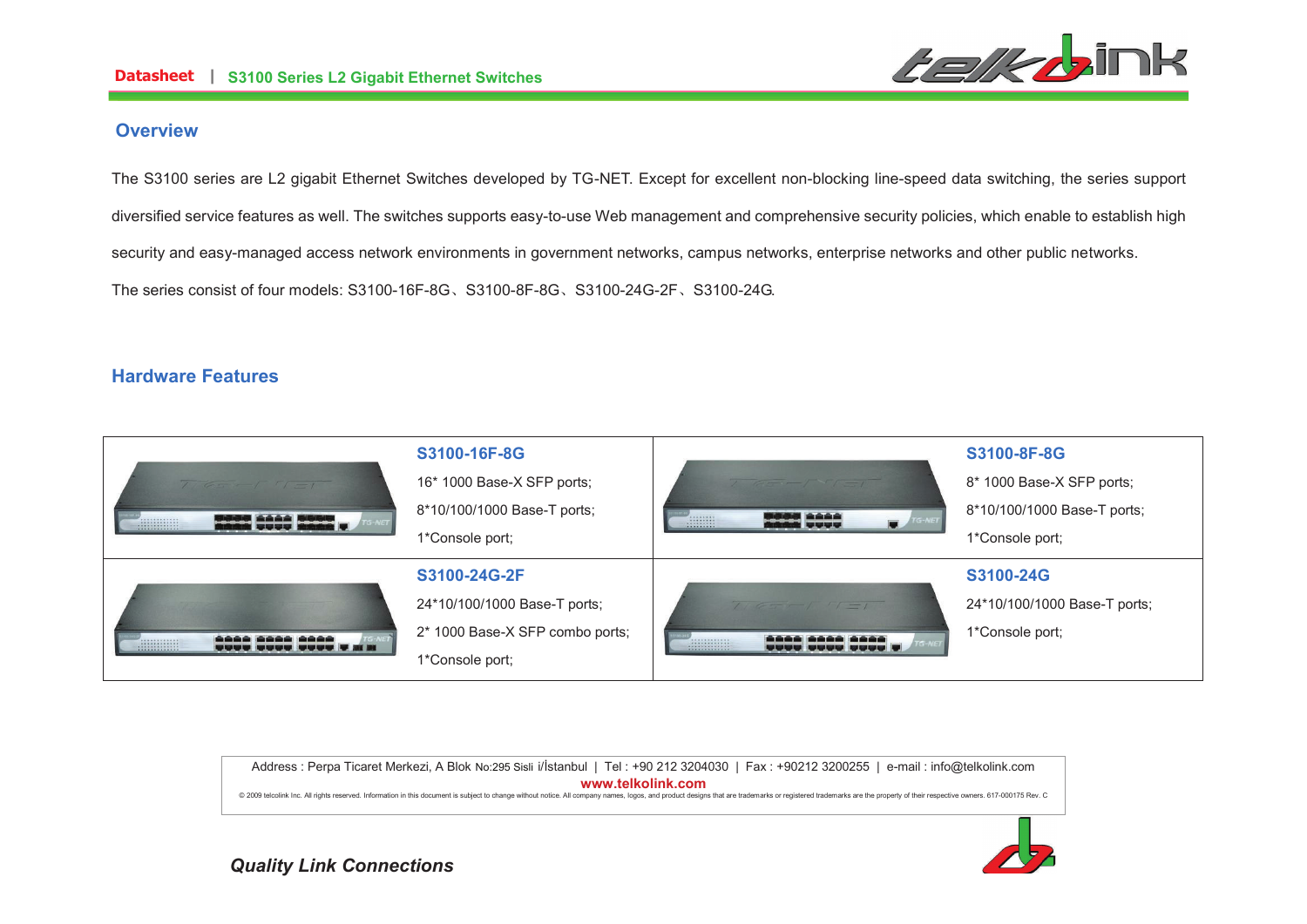

# **Characteristics**

### n**Flexible and Diversified Ports**

The S3100 series consist of four models, which provides diverse port groups, for example: 16\* 1000 Base-X SFP + 8\*10/100/1000M Base-T, or 8\* 1000 Base-X SFP + 8\*10/100/1000M Base-T, or 24 \*10/100/1000M Base-T + 2 \* 1000 Base-X multiplex SFP, or 24 \*10/100/1000M Base-T. Users can choose one suitable model according to different network situation and demands.

### n**Non-blocking High-speed Forwarding**

Support L2 level wire-speed port switching, which enables all ports to forward packets without blocking.

### n**Convenient and Quick Management and Maintenance**

The network switch adopt simple visual Web-based interface, which helps users to handle various functions easily and conveniently.

Support Simple Network Management Protocol (SNMP) that the devices are convenient to configure and manage. Small and medium-sized enterprise

customers can manage the switch easily.

Support CLI command line management, suitable for professional network administrators.

Support resetting to factory defaults, make the maintenance more easily.

## n**Comprehensive Security Control Policies**

Support link aggregation to enhance the network bandwidth, which also defend the network security together with link backup.

Support port ring detection and ring avoidance.

Support the binding of user access interface, IP addresses and MAC addresses, to defend against inner network ARP attacks and Dos attacks.

Address : Perpa Ticaret Merkezi, A Blok No:295 Sisli i/İstanbul | Tel : +90 212 3204030 | Fax : +90212 3200255 | e-mail : info@telkolink.com  $www.telkolink.com$ @ 2009 telcolink Inc. All rights reserved. Information in this document is subiect to change without notice. All company names, logos, and product designs that are trademarks or registered trademarks are the property of th

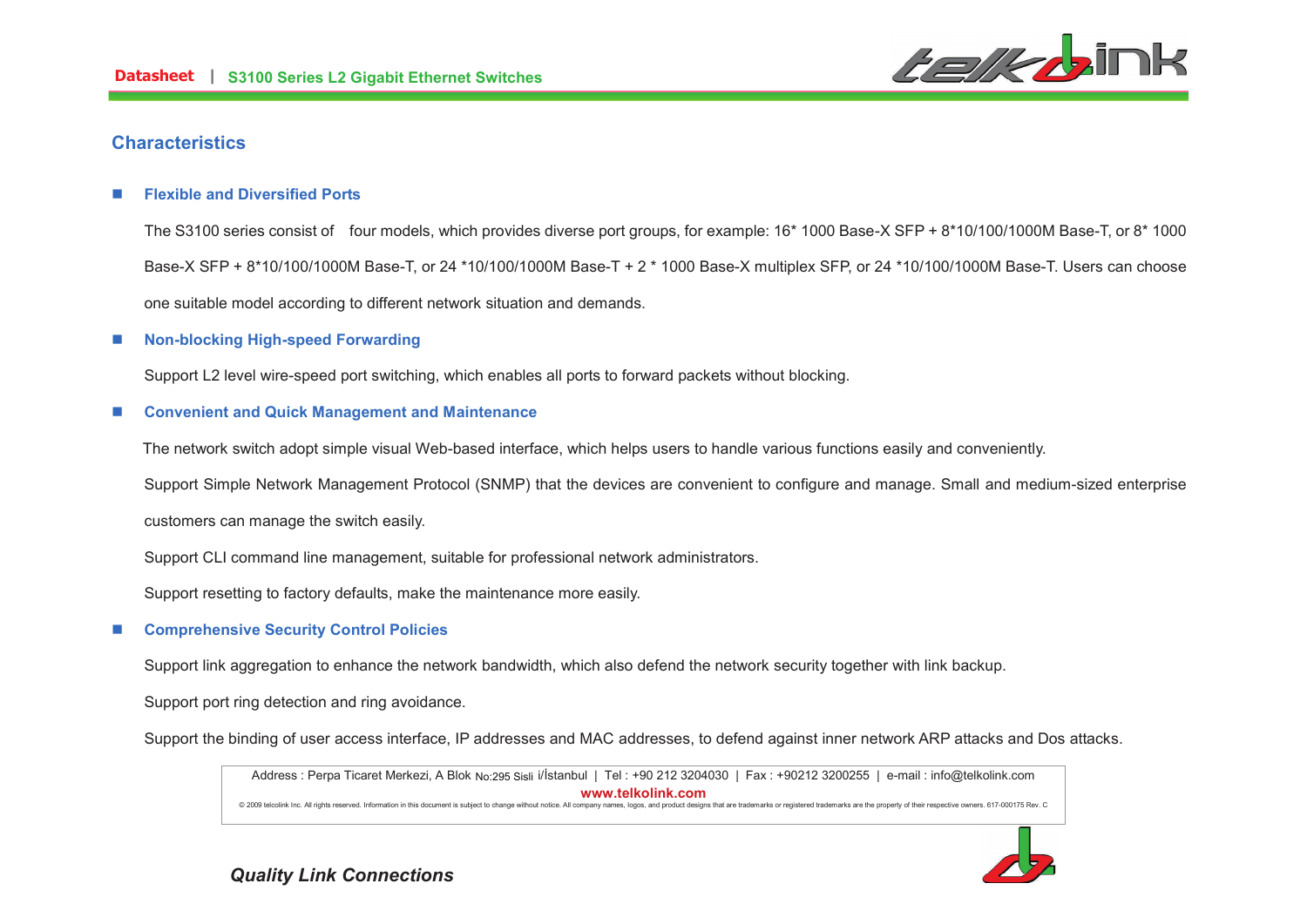

Support storm control function, can efficiently suppress the broadcast, multicast, DLF and ICMP flood attacks.

Support the Back-pressure traffic control under Half-Duplex mode and IEEE 802.3x traffic control under Full-Duplex mode. The heavy traffic data peak

can be switched stably without the concern of network paralysis caused by overload.

#### n**Carrier-class High-reliable Power Protection**

Adopt carrier-class switching power supply, which support functions to prevent against lightning, overpressure and surging. The device can work normally in bad natural wether and instable voltage environment, suitable for 100~265V voltage.

> Address : Perpa Ticaret Merkezi, A Blok No:295 Sisli i/İstanbul | Tel : +90 212 3204030 | Fax : +90212 3200255 | e-mail : info@telkolink.com  $www.telkolink.com$

@ 2009 telcolink Inc. All rights reserved. Information in this document is subject to change without notice. All company names, logos, and product designs that are trademarks or registered trademarks are the property of th

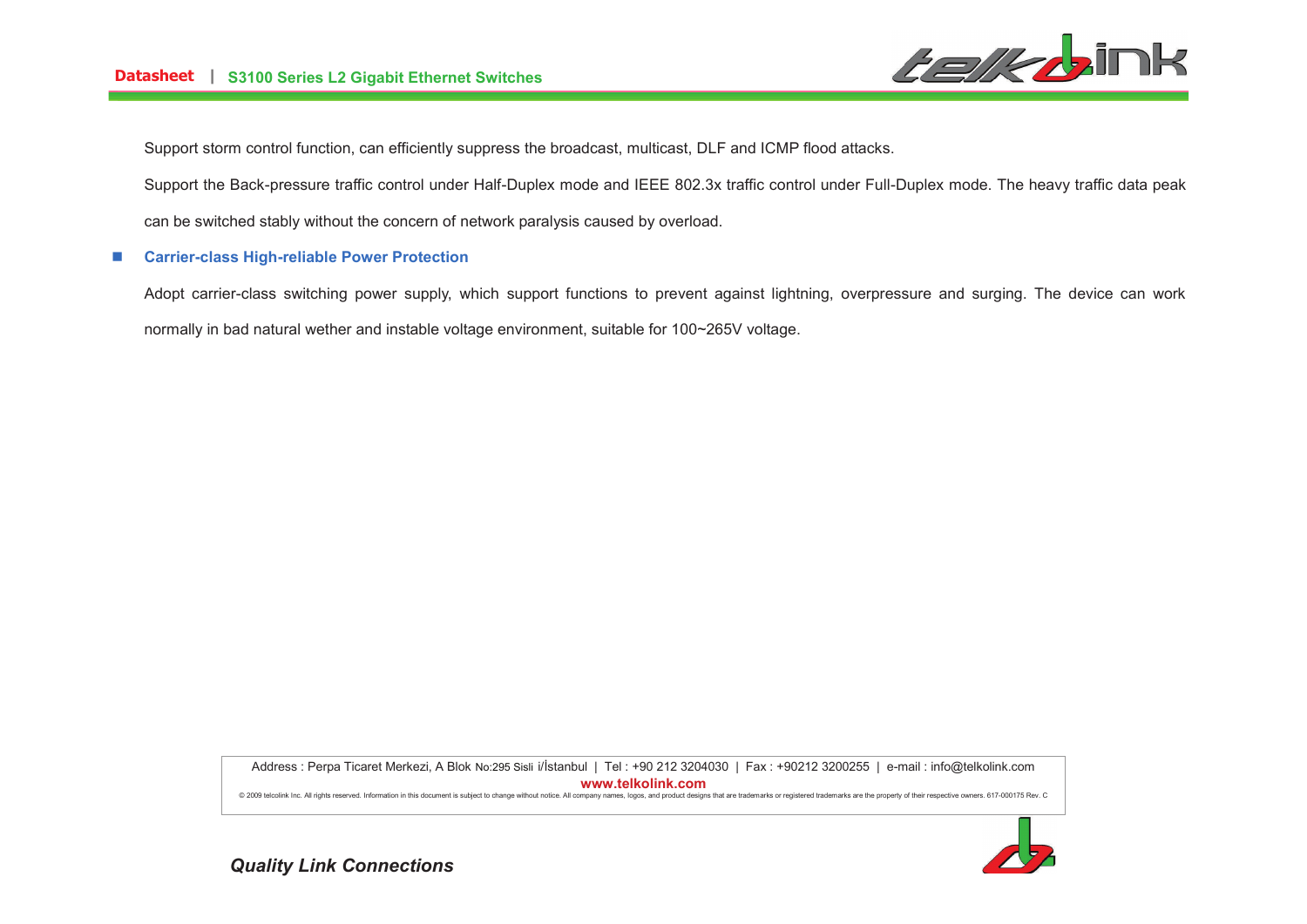

# **Product Specifications**

| <b>Item</b>                       | S3100-16F-8G                | S3100-8F-8G          | S3100-24G-2F            | S3100-24G             |
|-----------------------------------|-----------------------------|----------------------|-------------------------|-----------------------|
| <b>Service Ports</b>              | 16*1000 Base-X SFP          | 8*1000 Base-X SFP    | 2*1000 Base-X combo SFP | 24*10/100/1000 Base-T |
|                                   | 8*10/100/1000 Base-T        | 8*10/100/1000 Base-T | 24*10/100/1000 Base-T   |                       |
| <b>Management Port</b>            | 1* Console port             |                      |                         |                       |
| <b>Switching Capacity</b>         | ≥48Gbps                     |                      |                         |                       |
| <b>Packet Forwarding Capacity</b> | 36Mpps                      |                      |                         |                       |
| <b>Operation Temperature</b>      | $-20\nthicksim50^{\circ}$ C |                      |                         |                       |
| <b>Storage Temperature</b>        | $-40 - 70^{\circ}$ C        |                      |                         |                       |
| <b>Operation Humidity</b>         | 10%~90%(non-condensing)     |                      |                         |                       |
| <b>Storage Humidity</b>           | 5%~95%(non-condensing)      |                      |                         |                       |
| <b>Dimensions</b>                 | 440 (L)×285(W)×44.5(H) mm   |                      |                         |                       |
| Weight                            | 4Kg                         |                      |                         |                       |
| Input Voltage(AC)                 | AC: 90~264V/50~60Hz         |                      |                         |                       |
| <b>Power Consumption</b>          | $30W$                       |                      |                         |                       |

Address : Perpa Ticaret Merkezi, A Blok No:295 Sisli i/İstanbul | Tel : +90 212 3204030 | Fax : +90212 3200255 | e-mail : info@telkolink.com

 $www.telkolink.com$ 

@ 2009 telcolink Inc. All rights reserved. Information in this document is subject to change without notice. All company names, logos, and product designs that are trademarks or registered trademarks are the property of th

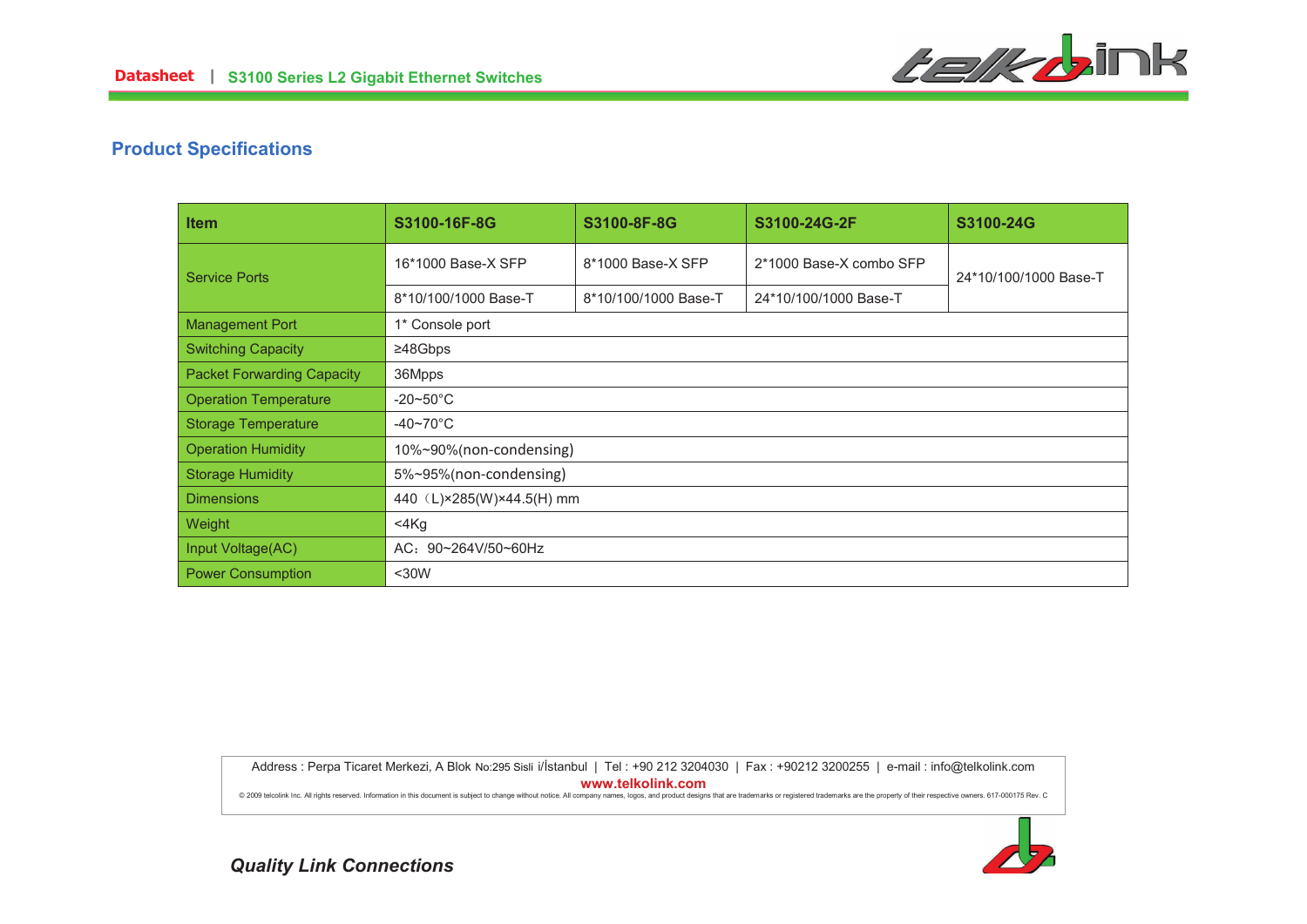

# **Service Features**

| <b>Item</b>               | S3100-16F-8G                                                                   | S3100-8F-8G | S3100-24G-2F | S3100-24G |  |
|---------------------------|--------------------------------------------------------------------------------|-------------|--------------|-----------|--|
| Protocol<br>and Standards | IEEE 802.3ad, Static or Dynamic Link Aggregation;                              |             |              |           |  |
|                           | IEEE 802.3u,100 BASE-TX;                                                       |             |              |           |  |
|                           | IEEE 802.3ab, 1000 BASE-T;                                                     |             |              |           |  |
|                           | IEEE 802.3z, 1000 BASE-X;                                                      |             |              |           |  |
|                           | IEEE 802.3x, Full-Duplex Flow Control;                                         |             |              |           |  |
|                           | IEEE 802.1q, VLAN;                                                             |             |              |           |  |
|                           | IEEE 802.1p, QoS/CoS;                                                          |             |              |           |  |
|                           | IEEE 802.1d, Spanning Tree Protocol;                                           |             |              |           |  |
|                           | IEEE 802.1w, Rapid Spanning Tree Protocol;                                     |             |              |           |  |
| <b>MAC Address</b>        | 16K MAC addresses:                                                             |             |              |           |  |
|                           | Support auto-update, two-way learning,                                         |             |              |           |  |
| <b>VLAN</b>               | 256 VLANs:                                                                     |             |              |           |  |
|                           | Port-based VLANs:                                                              |             |              |           |  |
|                           | VLANs based on IEEE 802.1q;                                                    |             |              |           |  |
| <b>Spanning Tree</b>      | STP Spanning Tree Protocol;                                                    |             |              |           |  |
|                           | RSTP Rapid Spanning Tree Protocol;                                             |             |              |           |  |
| Port Aggregation          | 12 aggregation groups, each containing up to 12 ports;                         |             |              |           |  |
|                           | Static aggregation and dynamic aggregation;                                    |             |              |           |  |
| <b>Port Mirroring</b>     | Many-to-one mirroring(that is, multiple mirroring ports, and one monitor port) |             |              |           |  |
| <b>Ring Guard</b>         | Ring detection and avoidance                                                   |             |              |           |  |
| <b>Traffic Control</b>    | Back-pressure traffic control under Half-Duplex mode                           |             |              |           |  |
|                           | IEEE 802.3x traffic control under Full-Duplex mode                             |             |              |           |  |

Address : Perpa Ticaret Merkezi, A Blok No:295 Sisli i/İstanbul | Tel : +90 212 3204030 | Fax : +90212 3200255 | e-mail : info@telkolink.com  $www.telkolink.com$ 

@ 2009 telcolink Inc. All rights reserved. Information in this document is subject to change without notice. All company names, logos, and product designs that are trademarks or registered trademarks are the property of th

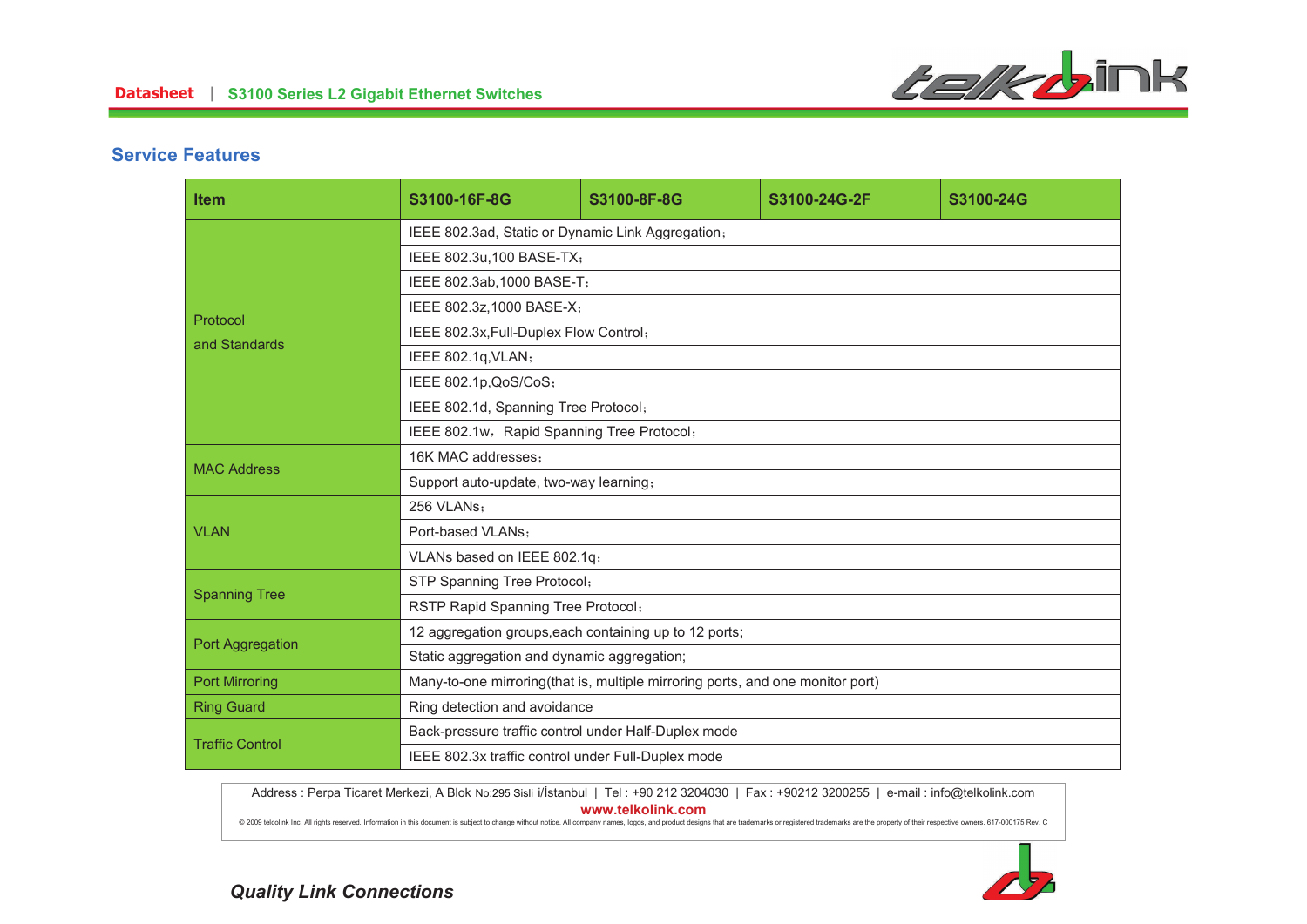

| <b>Flow Rate Limitation</b>  | Port-based ingress or egress rate limiting                                      |  |  |
|------------------------------|---------------------------------------------------------------------------------|--|--|
| <b>Multicast</b>             | <b>IGMP Snooping</b>                                                            |  |  |
| <b>Storm Suppression</b>     | Support the suppression of broadcast, multicast, DLF flooding and ICMP flooding |  |  |
| <b>Security</b>              | Binding of the User port, IP addresses and MAC addresses,                       |  |  |
|                              | 802x1 port authentication,                                                      |  |  |
| QOS                          | SP (Strict Priority);                                                           |  |  |
|                              | WFQ (Weighted Fair Queuing),                                                    |  |  |
|                              | WRR (Weighted Round Robin),                                                     |  |  |
|                              | 802.1p (Port Queuing Priority);                                                 |  |  |
|                              | DSCP Priority(Differentiated Service Code Point);                               |  |  |
| Configuration and Management | Uploading or downloading of the configuration data;                             |  |  |
|                              | Uploading of upgrade patch;                                                     |  |  |
|                              | WEB-based reset to factory defaults;                                            |  |  |
|                              | WEB-based interface management,                                                 |  |  |
|                              | CLI interface management,                                                       |  |  |
|                              | SNMP management;                                                                |  |  |

Address : Perpa Ticaret Merkezi, A Blok No:295 Sisli i/İstanbul | Tel : +90 212 3204030 | Fax : +90212 3200255 | e-mail : info@telkolink.com

 $www.telkolink.com$ 

@ 2009 telcolink Inc. All rights reserved. Information in this document is subject to change without notice. All company names, logos, and product designs that are trademarks or registered trademarks are the property of th